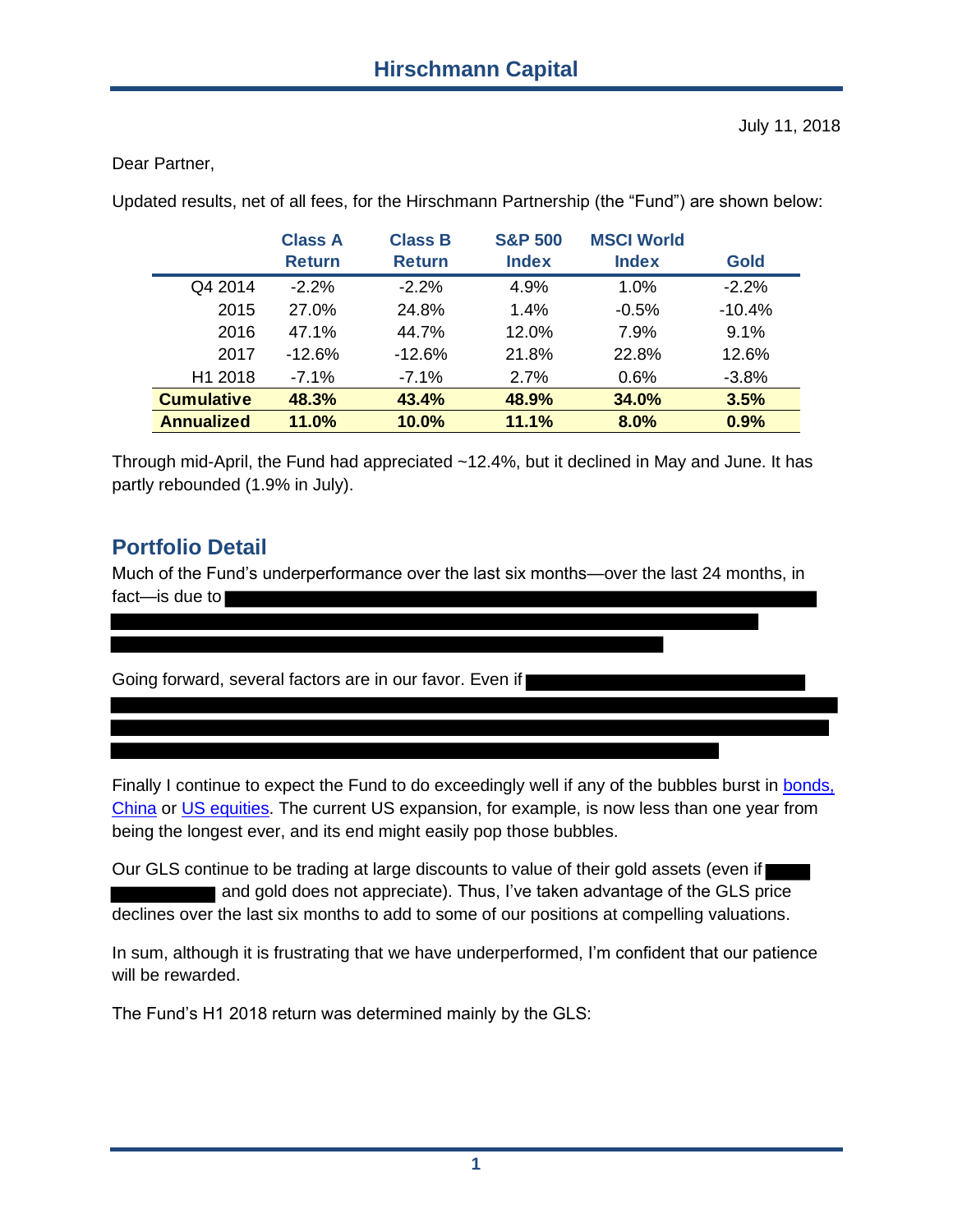## **Hirschmann Capital**

|                   | <b>H1 Return</b>    | <b>Portfolio Weight</b> |               |  |
|-------------------|---------------------|-------------------------|---------------|--|
| <b>Security</b>   | <b>Contribution</b> | <b>Jul-18</b>           | <b>Dec-17</b> |  |
| <b>GLS C</b>      | 4.9%                | 27.3%                   | 35.4%         |  |
| <b>GLS M</b>      | 5.7%                | 20.6%                   | 13.2%         |  |
| <b>GLS S</b>      | $-9.8%$             | 15.0%                   | 21.4%         |  |
| <b>GLS I</b>      | $-2.3%$             | 6.4%                    | 0.0%          |  |
| GLS X             | $-2.6\%$            | 4.7%                    | 0.0%          |  |
| GLS G             | 0.5%                | 3.4%                    | 4.5%          |  |
| <b>GLS D</b>      | $-4.0\%$            | 2.4%                    | 6.2%          |  |
| <b>GLS L</b>      | $-0.3%$             | 1.4%                    | 2.0%          |  |
| <b>Total GLS</b>  | $-8.0\%$            | 81.1%                   | 82.7%         |  |
| <b>UK Company</b> | 0.1%                | 10.7%                   | 10.0%         |  |
| CCC               | 1.0%                | 8.2%                    | 7.3%          |  |
| <b>Total</b>      | $-7.0%$<br>$\cdots$ | 100.0%                  | 100.0%        |  |

CCC stands for counter-cyclical China-related company.

### **GLS Negative Contributors**

GLS D, GLS I ("I") and GLS X ("X") declined in H1 due to higher projected mining costs. GLS S ("S") was additionally impacted when **the summand of the system of the system** . S should appreciate dramatically when it **EXECUTE:** We have used S, X and I's recent decline to add to our positions.

# **GLS Positive Contributors**

GLS C ("C") is **the contract of the contract of the contract of the contract of the contract of the contract of the contract of the contract of the contract of the contract of the contract of the contract of the contract o**  Nevertheless, as part of the diversification strategy outlined in my [prior letter,](https://www.hcapital.llc/partner-letters) our position in C will continue to be gradually reduced.

GLS M ("M") is producing gold from **Example 20 and Section** M's portfolio weight has increased to 21% as it has appreciated ~50% since we purchased it last fall. Although it remains undervalued, it's less undervalued than before, and I am considering reducing it once it is taxable as a long-term gain.

#### **Other**

I continue to have the majority of my net worth invested in the Fund.

I occasionally post articles relevant to the Fund on [Twitter.](https://twitter.com/hcapitalllc)

Our [main office](https://www.hirschmanncapital.com/contact) recently moved to San Juan, Puerto Rico.

The Fund continues to strive for tax efficiency and has yet to incur any short-term capital gains.

Partners will receive several items over the next six months: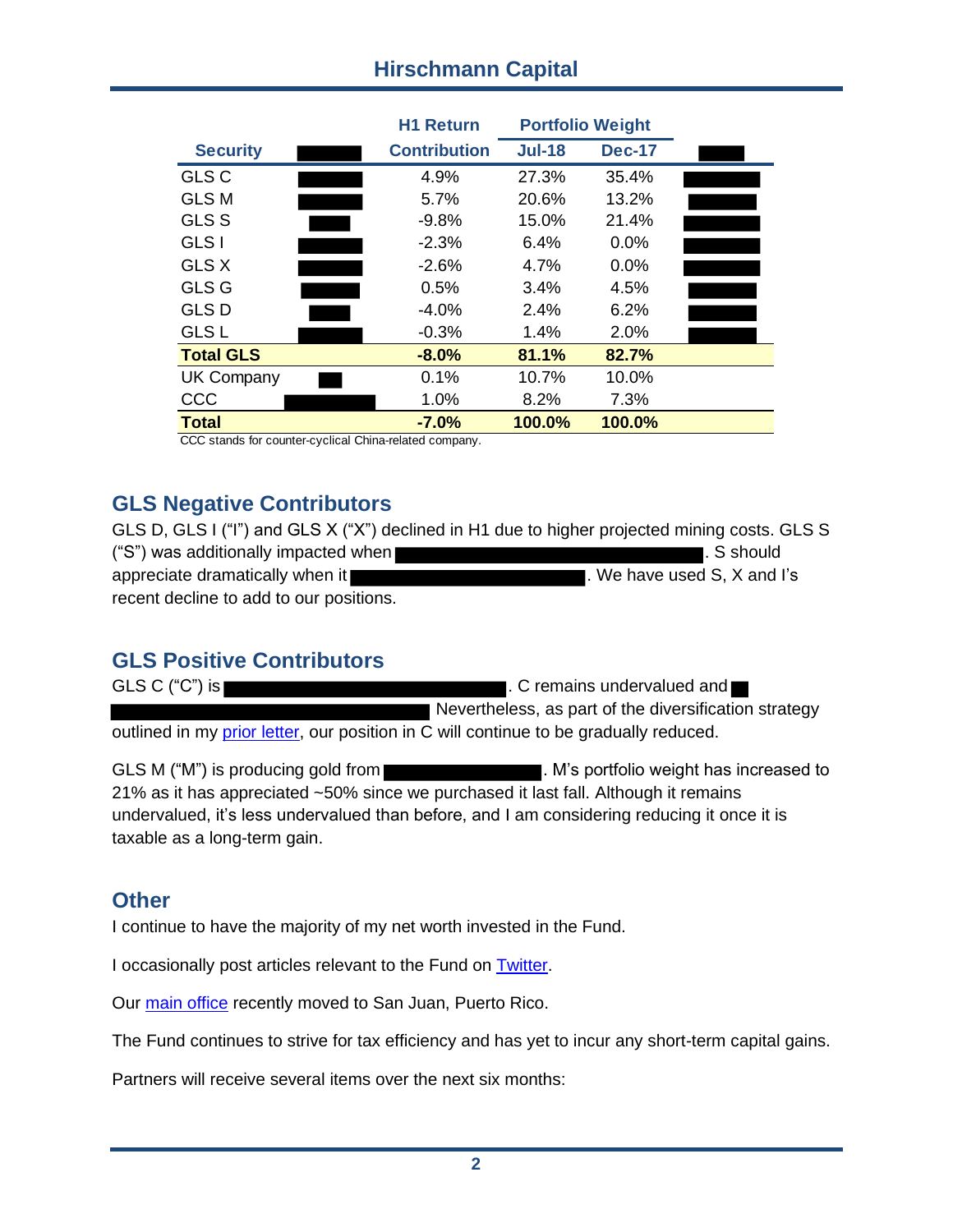- Account statements will be sent this week
- In early December, partners will receive a tax estimate (i.e., a preliminary K-1)
- The Fund's next letter will be sent in mid-January

The Fund's most important competitive advantage will always be its patient clients, so I greatly appreciate your continued support. Please contact me with any questions or comments.

Kind regards, Brian